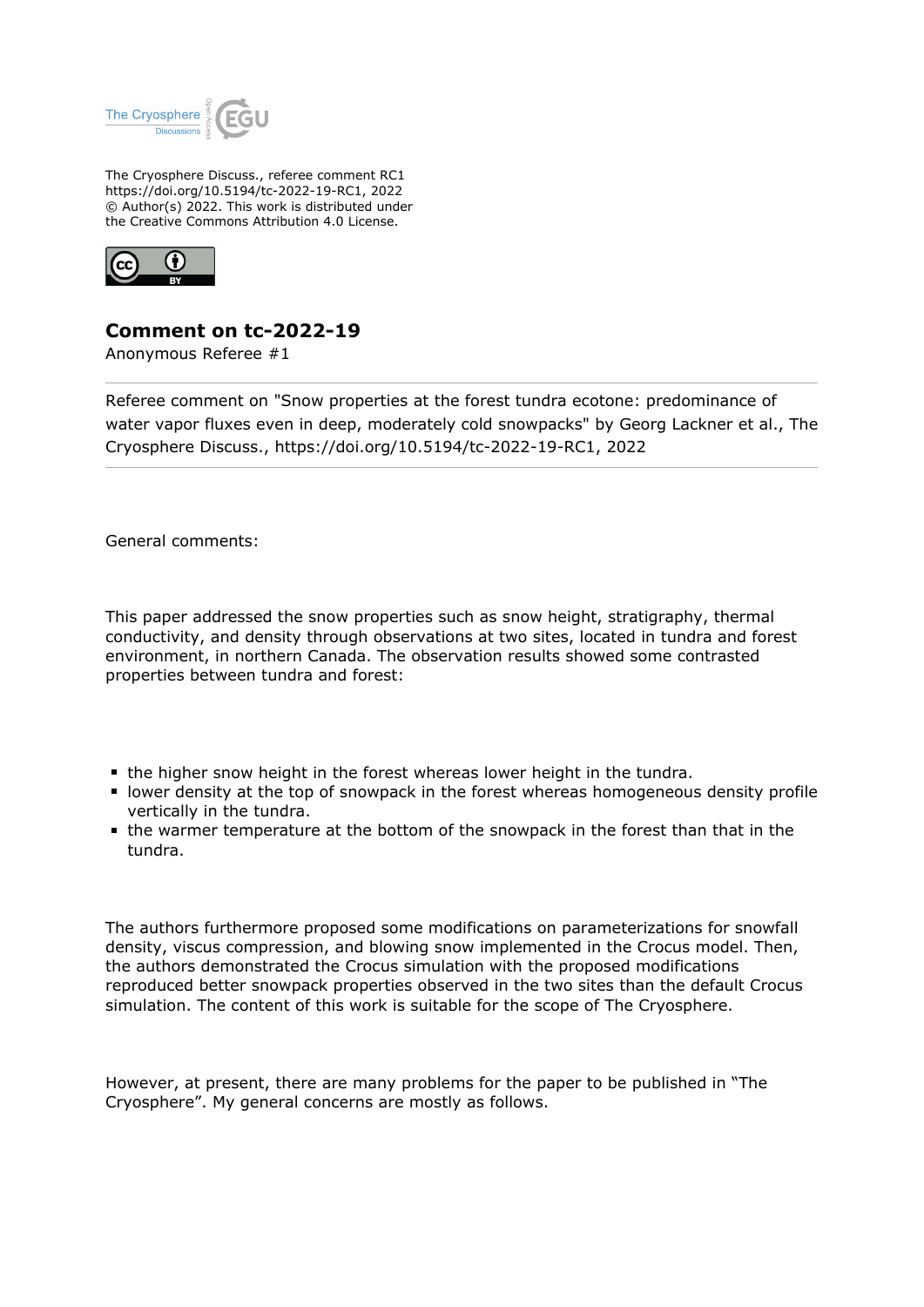- The title is far away from the subject defined at the end of the introduction. The title or the subject defined in the introduction should be revised. Moreover, the conclusion should be written as an answer responding to the subject.
- The authors concluded that a vertical profile of snow density in the Arctic region is formed with a water vapor transport process rather than a viscus compression process. However, the physical logic to reach this conclusion is not enough given in the main text. In this study, the authors performed a numerical experiment using the Crocus model with parameterizations, developed focusing on snowfall, compaction, and blowing snow. Within this experiment, the water vapor transport is not updated. Sublimation is also ignored. Nevertheless, the authors concluded that the density profile is dominantly formed through the water vapor transport rather than the viscus compression based on a result of numerical experiment and fact that depth hoar is predominantly observed at the bottom of snowpack in the study sites. However, because the numerical simulation is successful using parameterization modified by decreasing overburden at the bottom snowpack layer (due to vegetation), it is, rather, a more straightforward story that the density profile is a result of vegetation. Or, it is also potentially nice that the density profile is formed by increasing viscosity of snow layer where depth hoar is predominantly formed because the decrease in the overburden is practically the same as the increase in viscosity. Anyway, the authors should revise the logical process carefully to reach the conclusion based on the obtained results.
- Topic sentences are often absent or inappropriate. Also, multiple topics are sometimes included in a paragraph. The topic sentence is generally very important for readers to understand the paragraph smoothly. Moreover, because the multiple topics often confuse readers, the paragraph should be constructed with only one simple topic. The paragraphs that needed to be updated are pointed out in specific comments.
- The scientific originality is not enough or unclear at present. While the authors conducted many diligent in-situ observations for many years, their conclusions seem very similar to the previous works described in the introduction. For example, your result of "higher/lower snow height in the forest/tundra" seems very similar to your introduction in L21–37. Moreover, the homogeneous vertical profile of density in the tundra is easily expected because a strong wind often makes wind slabs at the top of the snow cover. In the introduction section, the authors need to more clarify what the previous works addressed/found and what the lacking understandings are. Then, a single concise subject of this study should be defined at the end of the section. Moreover, in the discussion section, the new findings obtained in this study should be more emphasized. By the way, the Crocus simulation was interesting for me. As the authors pointed out in the main text, it is basically difficult to apply the current physical snowpack models to the Arctic region. Even with very simple modifications from previous works (Barrere et al, 2017; Royer et al. 2021b), the model successfully simulated the observed snowpack properties, which should be more emphasized. However, I was a little bit disappointed that many concepts and evidence that were necessary to understand the modifications were omitted in the current manuscript.

Specific comments:

■ L26-27: This seems important motivation for this study. The considerable changes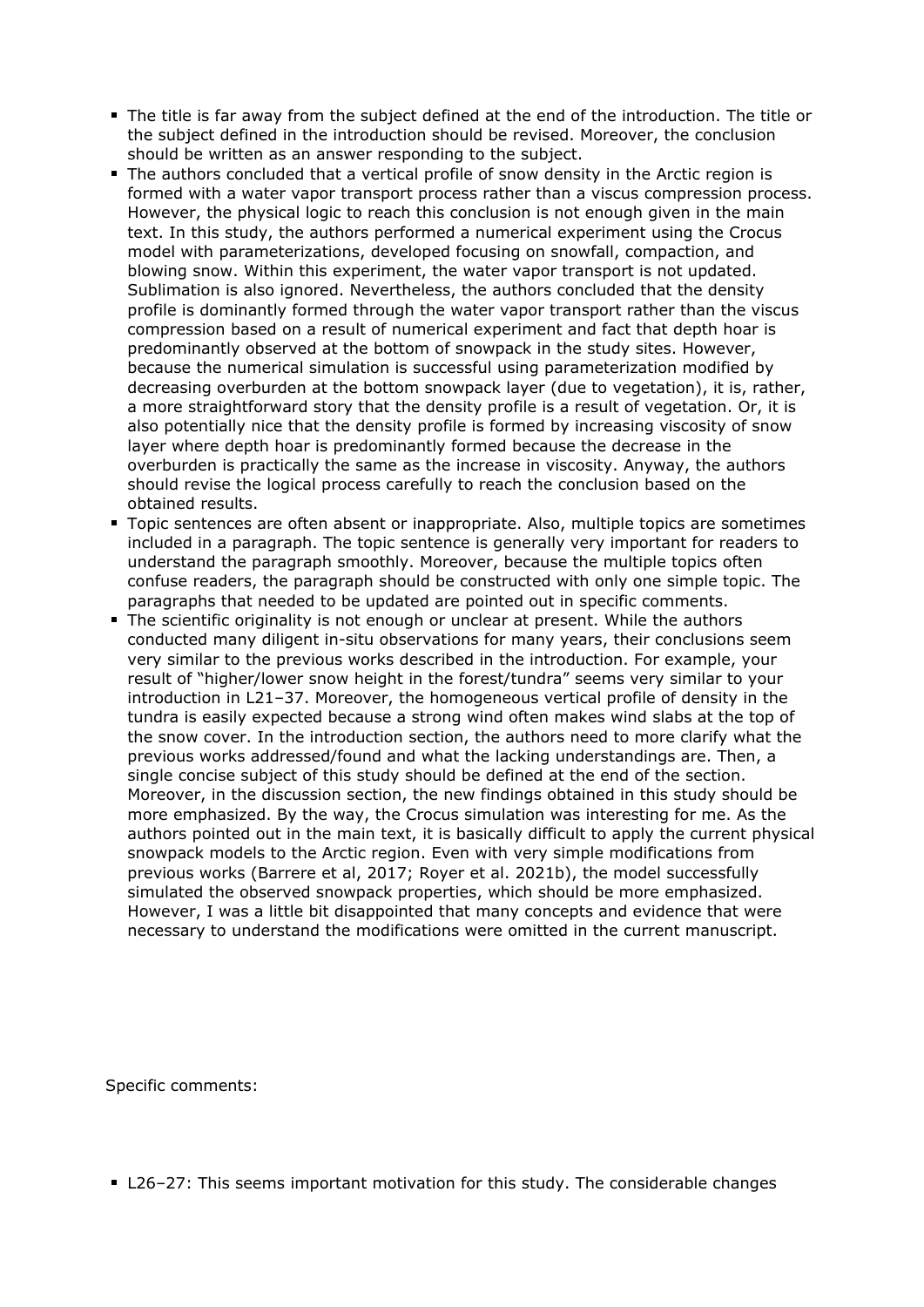described by Payette et al. (2001) and Ju and Masek (2016) should be introduced in detail.

- L42: What does "this type of snow" indicate? Please clarify it.
- L44-46: This statement is inappropriate because the dominant process controlling the density profile is independent of the circumstances in the model development.
- L40–52: This paragraph probably contains two topics, so I suggest splitting this paragraph into two: the difficulty for modeling the arctic snowpack by the current default snowpack models and the current attempt to overcome the difficulty. The former can be reconstructed from the content of the current paragraph probably. For the latter, the authors need to describe the contributions by Barrere et al. (2017), Gouttevin et al. (2018), and Royer et al. (2021b) appropriately. Then, the unresolved problem should be given.
- L46: "this deficiency" is unclear. Please clarify it.
- L46–48: I understand modifications by increasing the maximum density are necessary for modeling the Arctic snowpack. However, this statement is a little bit confusing because the authors say the mismatch of density is due to the lack of consideration of water vapor fluxes in the model at the beginning of this paragraph. Please get the difficulty for the modeling arctic snowpack straight more.
- L52: This statement is confusing. Before this statement, the authors say the density in the forest is mainly controlled by the compaction as well as the alpine snowpack (L37–38). If so, because the models have been well validated on the alpine snow, readers intuitively expect the snowpack models can reproduce the density well even in the arctic forest. If the authors would like to problematize it here, in my opinion, the authors need to describe reasonably how valuable the test to check the ability of models to adequately simulate density is.
- L64–66: For this, a topographic map is suitable. Could you add such kind of figure?
- L66: "70 to 80 % of the upper valley" is unclear because the spatial region of "upper valley" is undefined. Within a topographic map (my comment #8), you can depict the region where the upper valley is. Or, "the upper valley" should be replaced with "the tundra".
- L67: Similar to my comment #9, the region of the "lower valley" is undefined.
- L69: Is "2-3 m" a typo for "2-3 m"?
- L86: In my opinion, the error of 29% is large, which potentially affects the conclusion. Despite that, this problem is not well discussed later. The authors should demonstrate that the conclusion would be robust even if the measurement included this magnitude of the error.
- **L86-87: What was the time-lapse camera used for?**
- L88–89: When did you conduct snow-pit observations eventually? Please add a table describing the dates of observations.
- L91-91: Please describe the vertical intervals in the measurement of density and temperature.
- L92: "some snow pits" is unclear. Could you specify how many snow-pits is?
- L103–110: The topic of this paragraph is unclear. Probably the most important prior information for readers is that some parameterizations implemented in the Crocus are modified from the default settings. Moreover, this paragraph contains general reviews about the difficulty of modeling the arctic snowpack, which should be described in the introduction (see also comment #4). Please rewrite this paragraph and reconsider the appropriate topic sentence.
- L104–106: Is this really true? The effect of blowing snow on snowpack is generally separated into erosion and accumulation (, and sublimation sometimes).
- L107–108: Could you add a quick description of the parameterization of Gordon et al. (2006) here?
- (1): Do you mean that the viscus compression is ignored at the top layer?
- L102: Is 350 kg m-3 a value of the default Crocus?
- L115–122: This content should be described in the introduction. Moreover, I am wondering why the authors do not focus on the water vapor flux which is emphasized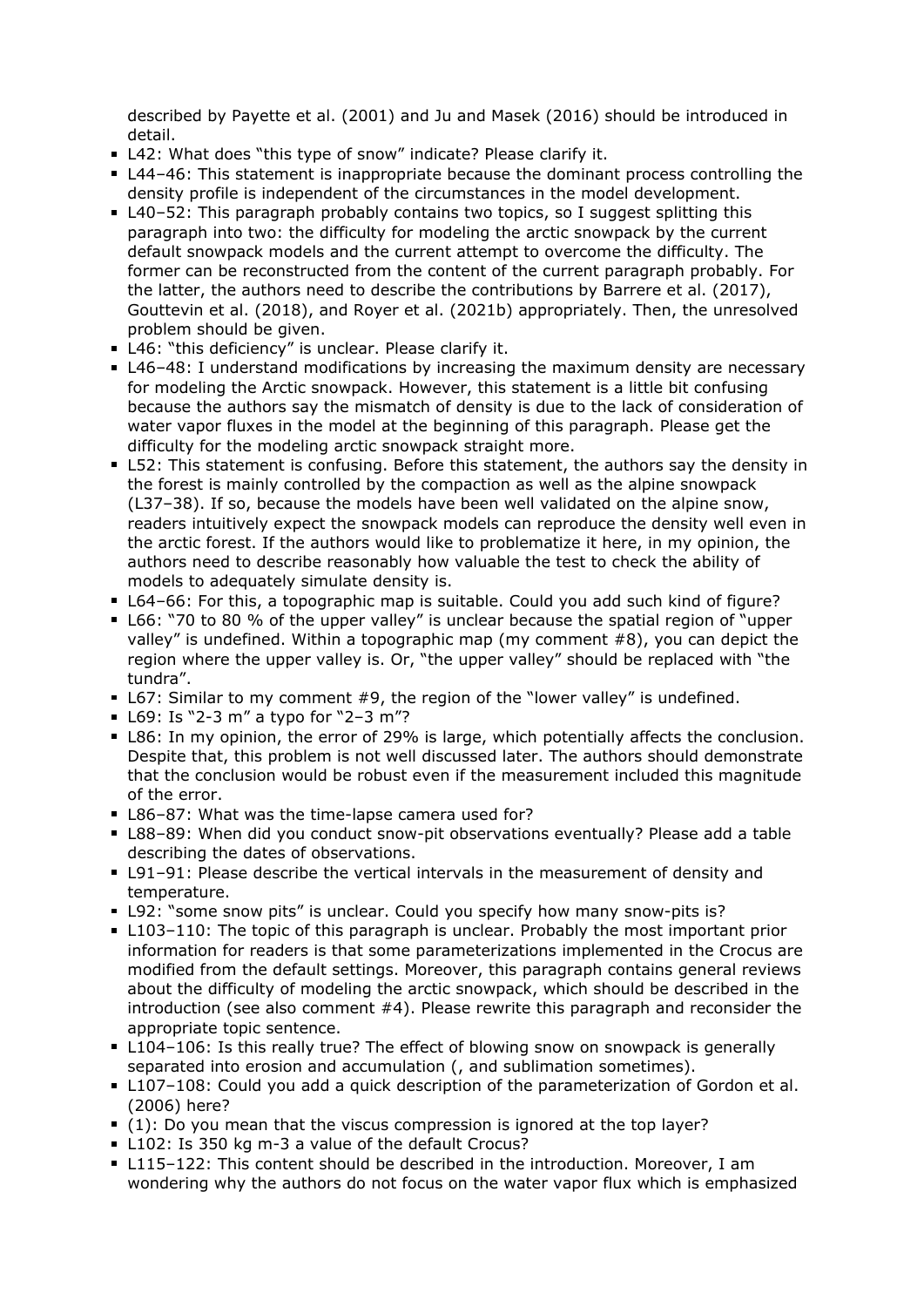as a key process reproducing density profiles at the Arctic region in the introduction.

- L123–124: This topic sentence is inappropriate for the content of this paragraph. The most important information is that the authors basically selected the parameterization of Vionnet et al. (2012) as well as Royer et al. (2021b). Then, the description of modifications, specialized for your study site, to increase the density at the top of the snowpack should be given.
- **L123–127: This is verbose. Please make the statements shorter.**
- (2): T\_fus can be replaced with 273.15.
- L130-132: According to the introduction, the hard slab at the top snowpack is induced by the strong wind, not the heavy density of fresh snowfall. Why is this modification appropriate for your study site?
- L132-133: Please describe this sensitivity analysis. Moreover, related to my comment #26, the density of the upper snow layer is a result of a fresh snowfall, sublimation, and wind-induced compaction. I am concerned that the selected parameters based on this sensitivity analysis are far away from the appropriate settings for the density of fresh snowfall in your study site.
- L133–136: This statement is for the effect of wind-induced compaction and blowing snow, not for the density of fresh snowfall. If the authors say that the density of fresh snowfall is generally higher due to fragmented snow with stronger wind, it is an acceptable statement.
- L135: The vegetation height is undefined yet (, but approximate values are given in Section 2.1). Please specify its value. Moreover, is the vegetation height really appropriate, not the canopy height?
- **L137: What is the stabilizing effect? Please describe it.**
- L139: Is D really snow density? It seems the thickness of the snow layer. By the way, snow density is already defined as ρ (Eq. 2).
- L142-143: A physical process represented by a factor c is unclear. Is c a fraction of overburden weight undertaken by the shrubs within the snowpack?
- L143-145: Please describe this comparison. Is the stabilizing effect obviously observed in this comparison? How did you recognize the stabilizing effect from the observed density profile?
- L147: The height of the canopy is undefined. Please specify its value. Related to my comment #29, is the vegetation height is more suitable?
- L148: Please replace "the lack of blowing snow scheme" with "the lacking consideration of a blowing snow process" or the other appropriate one. According to the authors' expression earlier, the blowing process is implemented as sublimation in the Crocus.
- L152–153: What are offline simulations? Does not the Crocus interact with a parent land surface model?
- L155: According to L160-161 and Eq. (4), the minimum value of  $(a+bW_s)$  is 1.0 at W\_s=3 (m/s), meaning P\_new=P\_old. So, how did you remove snow without changing sublimation?
- L156: Please remove PR because this abbreviation is not used anywhere else.
- (4): Is the formulation of a one-order linear equation really appropriate in order to account for the blowing snow effect? Could you add appropriate references?
- L158: Please add a unit for P\_new and P\_old.
- L158: Is P\_old the observed precipitation rate, corrected using a transfer function (L183), at TUNDRA?
- L159-160: This pre-analysis should be given as supplemental information, at least.
- $\blacksquare$  L161-162: If so, there is a large gap in the increase in precipitation around 10 m/s wind speed because  $(a+bW_s)=3.1$  at  $W_s=10$  in Eq. (4). Does not this gap affect the result of the Crocus simulation?
- L163–165: This preliminary series of tests should be given as supplemental information. By the way, are the preliminary tests really necessary? In this study, the Crocus simulation is performed on only two sites, and precipitation is observed at the TUNDRA site. Therefore, the necessary preprocessing is to estimate precipitation at the FOREST site including the blowing snow effect.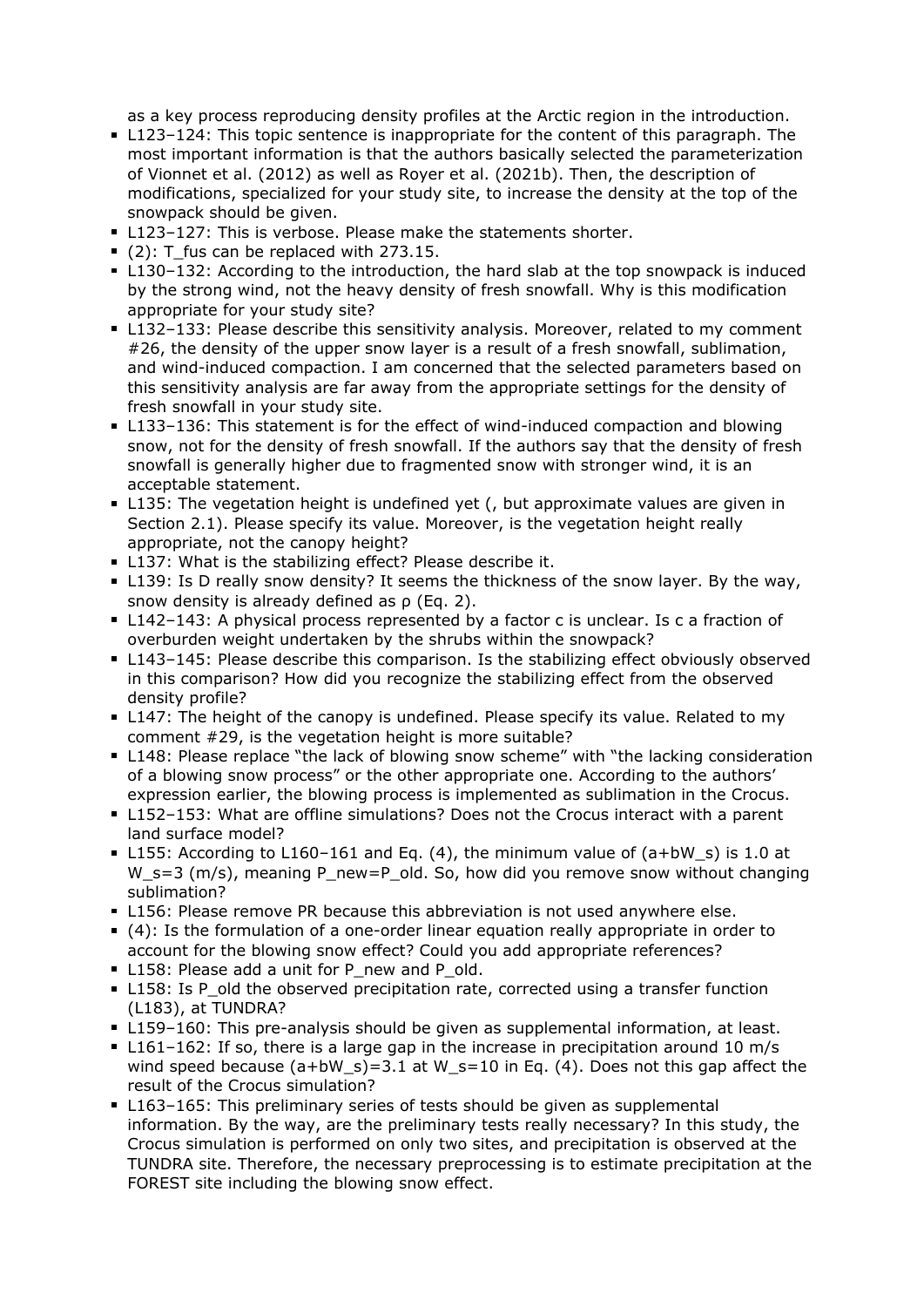- L165–166: Is this really true? As I pointed out in comment #37, Eq. (4) has only an effect to increase precipitation.
- L171-172: What is the time interval of forcing data? And please remove "(solid and liquid)".
- L174: Which grid point of ERA5 did you select?
- L177–181: These statements are not for the forcing data, but for the model settings. Please move to an appropriate position. Related to this, please place an appropriate topic sentence at the top of this paragraph. Moreover, what are the initial temperature and the bottom boundary condition?
- L187: However, the authors do not describe the difference of forcing data between TUNDRA and FOREST in this subsection. Please revise this topic sentence appropriately.
- **L192: Please concatenate this paragraph with the next one.**
- L203: interannual variability?
- Figure 3: A color of 2019-20 is different from that of Figure 4.
- L208–209: Please concatenate this paragraph with the next one.
- **L210: However, a depicted line for 2015/16 at the FOREST site begins at the end of** Nov. How did you recognize the onset of snow cover?
- L222-223: How many samples did you take?
- Figure 5: This figure is not suitable for a scientific paper because the figure only shows a result through unclear/subjective post-processing by authors. At least, the source results of the observed stratigraphies should be given as supplemental information.
- L239: How was the mean calculated? According to Fig. 6, the vertical positions of each measurement were different, so the mean value of the vertical profile would not be simply obtained.
- L241: How did you normalize the vertical scale? Simply did you divide it by the height of snow-cover? I suggest normalizing the vertical scale with a logarithm.
- L242–248: However, there are very large variabilities among the profiles. I suggest depicting confidence intervals in the figure and verifying robustness.
- Figure 7 and L249-257: Same things as comments #57-59.
- **Figure 8: In the caption, there is a statement of "Heights at which measurements were** taken are relative to the surface of the ground". On the other hand, in the legend, the unit of height is cm, not relative value to the surface of the ground. So, what are the heights depicted in the figure?
- L268–269: From mid-Mar., the height of snow-cover is exceeding far away from 53cm (Fig. 4). How did you recognize the temperature of the top snow layer?
- L269–270: Same as comment #62. From mid-Jan., the height of snow-cover is exceeding far away from 64cm.
- L292-295: This result and L159-160, where the authors say a reasonable agreement between the simulated and observed snow height, contradict each other. Is the obtained parameters a and b in Eq. (4) really appropriate?
- L295–296: Probably this is true. However, in order to say this, ideally, the snow water equivalent should be checked because the snow height is a result of snowfall, compaction, blowing snow, and sublimation. Could you add such kind of figure?
- L298: Please concatenate this paragraph with the next one.
- L305: The "residual" is unclear here. What is the residual from?
- **L311: Same as comment #67. The residual is unclear.**
- L326–334: Does sublimation, ignored in this study, affect the contrasted snow height between TUNDRA and FOREST?
- L332–333: I miss this observation result in the result section. Is this the snow height at TUNDRA?
- L333–334: This sentence seems not to be related to the blowing snow effect. Is this really necessary to emphasize the effect of blowing snow?
- L348: This is an inappropriate topic sentence. Probably a key point of this paragraph is that the mismatch between density and thermal conductivity profiles is not simply explained by the traditional relationship. Please revise it.
- L350–351: Evidence is obviously lacking for this hypothesis. At first, you need to